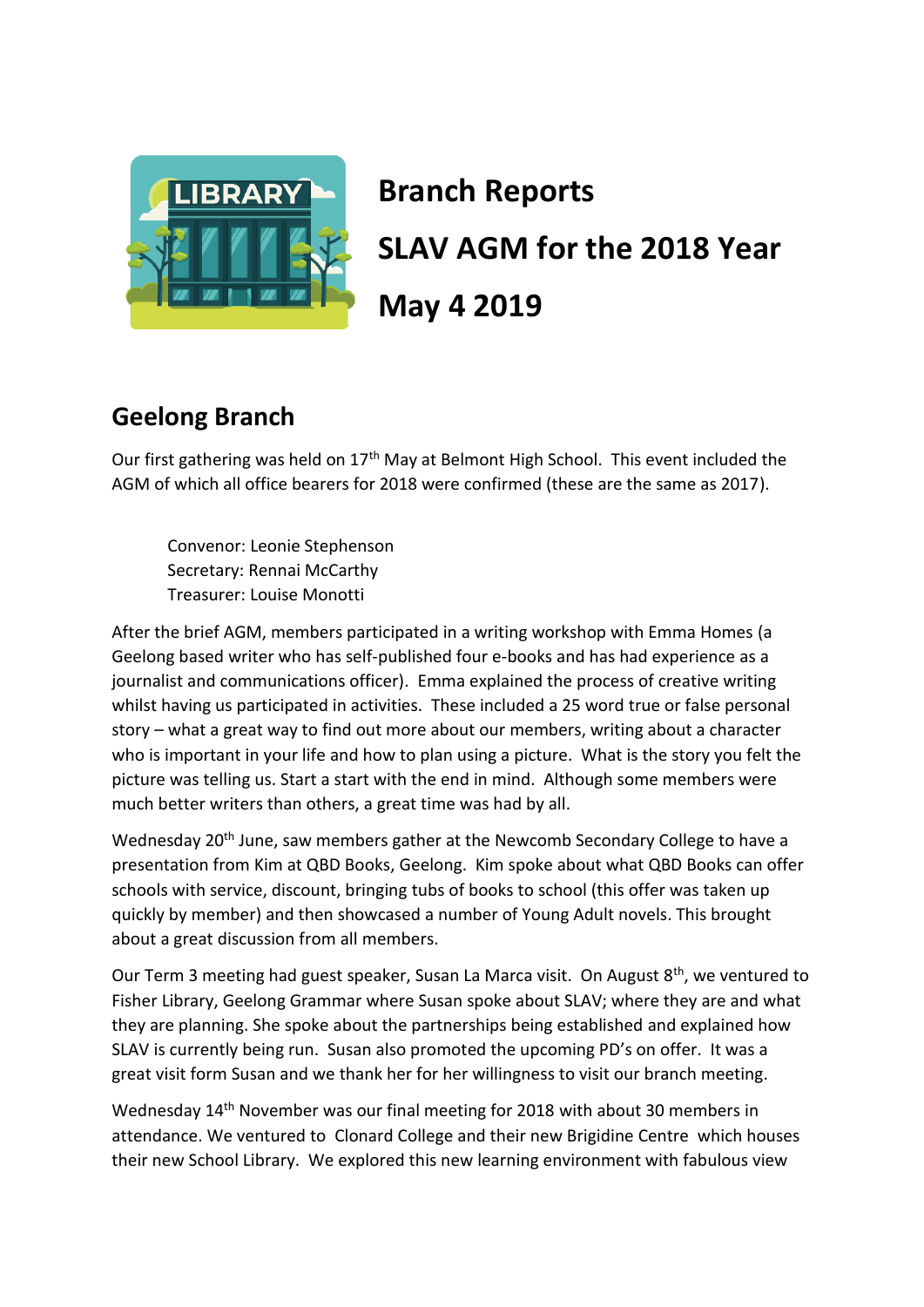across Geelong. And, of course, take back new ideas for our own libraries. We then had a guest speaker, Rebecca Hanson from the Centre of Youth Literature , speak about the updated Inside a Dog website and how we can have our students use it as well as key teen programs ran by the State Library of Victoria, A worthwhile presentation.

During 2018, the SLAV Geelong committee members continue to work professionally to ensure a range of Professional Development was available to all members. I would like to thank the committee for their dedication, hard work and enthusiasm in providing the opportunities to our fellow members.

Leonie Stephenson

Convener, SLAV – Geelong Branch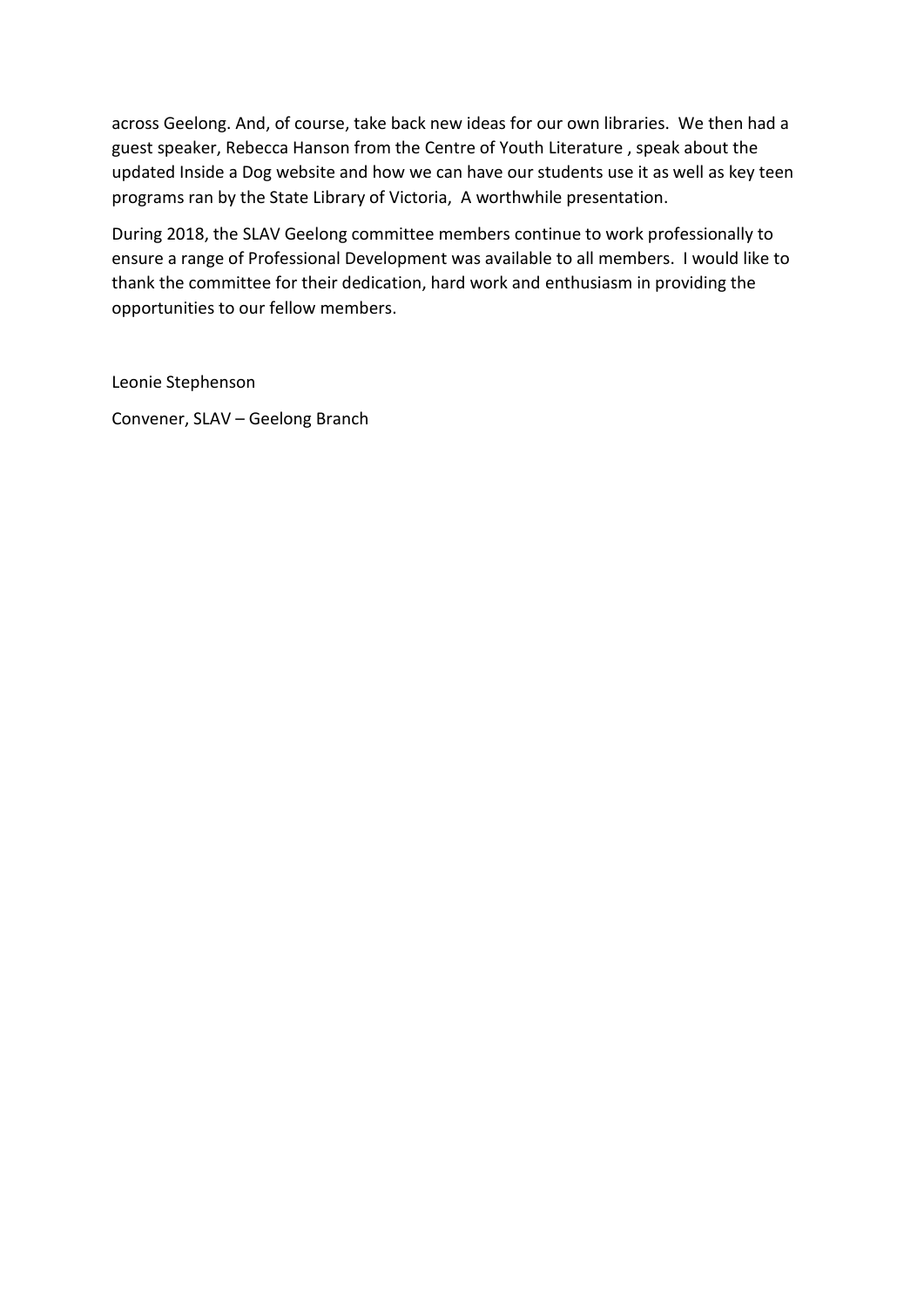# **SLAV Mornington Peninsula Branch – 2018 AGM Branch Report**

Treasurer's Report attached - tbc

#### **Term 1 – Toorak College – AGM**

- 2018 Branch positions
	- Convenor/Secretary Lynn Swannell
	- Treasurer Patricia Bernardo
	- SLAV Council Rep Cairistiona Tait
- Discussions regarding pros and cons of various library management systems currently available.
- Ideas/activities for library staff to implement with Grade 6 students and displays to generate interest and challenge students with their reading choices.
- Cairistiona informed members of SLAV Council meeting and change to new debit cards for each branch

#### **Term 2 – Mount Eliza Secondary College, Mount Eliza**

- Proposed venues for next meetings including Farrell's Bookshop, Mornington
- Updates to SLAV database and membership details
- Guest speaker: Dr Susan La Marca (SLAV Executive Officer)
- Susan outlined the areas in which she was keen to support libraries (professional learning, advocacy, publications and member involvement). She also presented a power point which outlined her vision for SLAV and the areas in which she was currently working. It was a most informative meeting and Susan was able to answer many questions and queries. We were very happy that Susan was able to visit us.
- Farewell to Mairi Stewart (Dromana) who was heading off on LSL and then retiring after many years as a valuable member.

#### **Term 3 – Farrell's Bookshop, Mornington**

• We were warmly welcomed by the staff of Farrell's Bookshop for our 5.30pm meeting at their store. Suzi, Ann and Romy were most excited to tell us not only about new and upcoming YA fiction (we mainly concentrated on upper Primary and Secondary levels) but also about their impending renovations and expansion of the store. There was ample time to browse the shelves and make purchases before a small group headed out for dinner. It was a great meeting and the opportunity to socialise further was most appreciated. This will become an annual event on our branch network calendar.

#### **Term 4 – Bayside Christian College, Langwarrin**

• Proposal to invite the Library Technicians/Assistants Peninsula Support Group (LTAPSG) to amalgamate with our SLAV Mornington Peninsula branch was accepted and all members invited to join SLAV. Discussion ensued regarding supervision of students by Library Assistants/Technicians the individual school policies in place regarding this. Lynn Swannell will set up a 'Google Group' for our branch to enable better communication amongst members.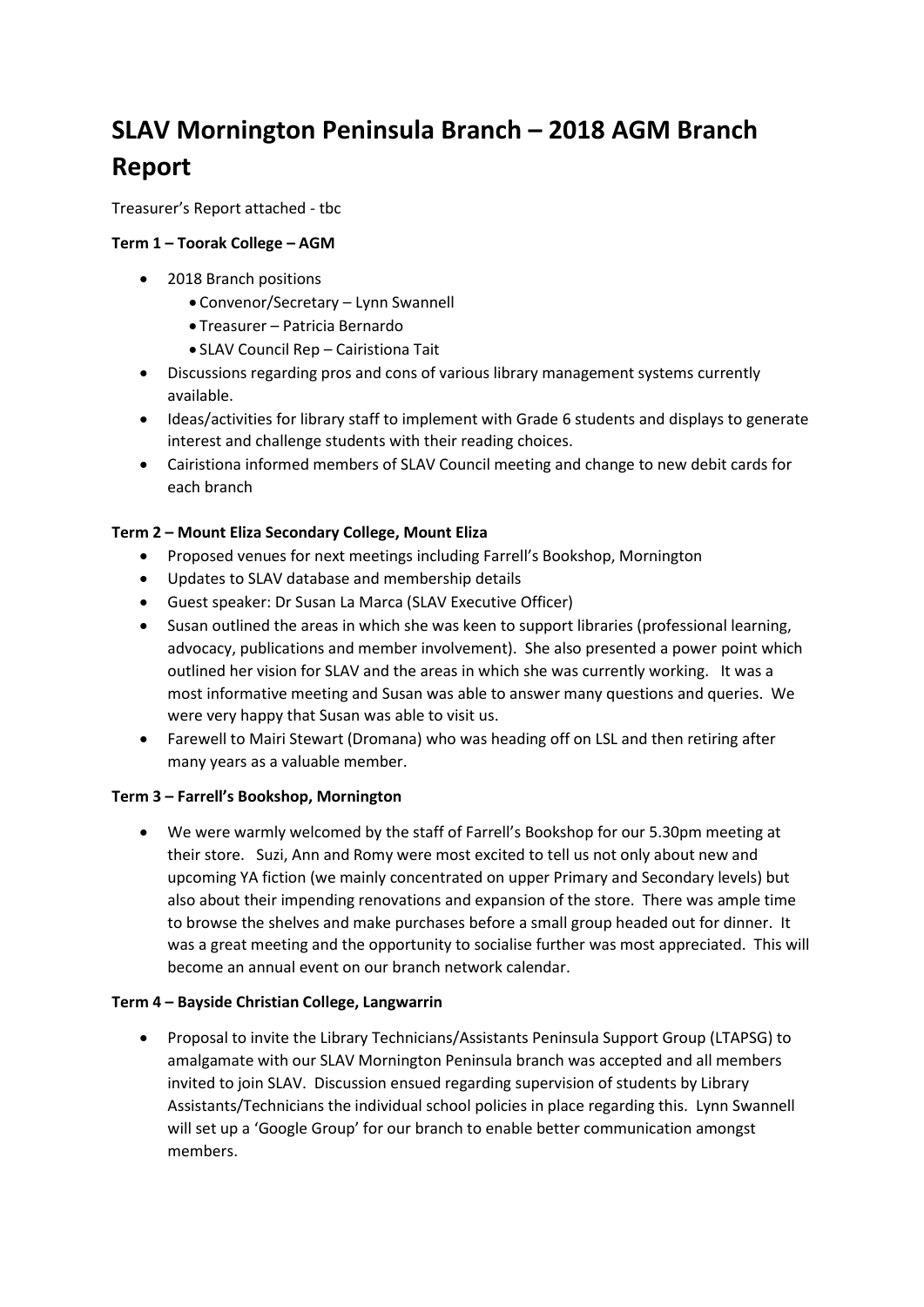- Stocktakes discussion of this issue and who/when/how with many making it an 'ongoing' task rather than an end-of-year chore. Some are still able to close their library at the end of year to enable a full stocktake but finding it more difficult to do so.
- General discussions regarding book fairs, donating books, security systems and venues for 2019 meetings.

**Lynn Swannell Convenor/Secretary SLAV Mornington Peninsula Branch 29/04/2019**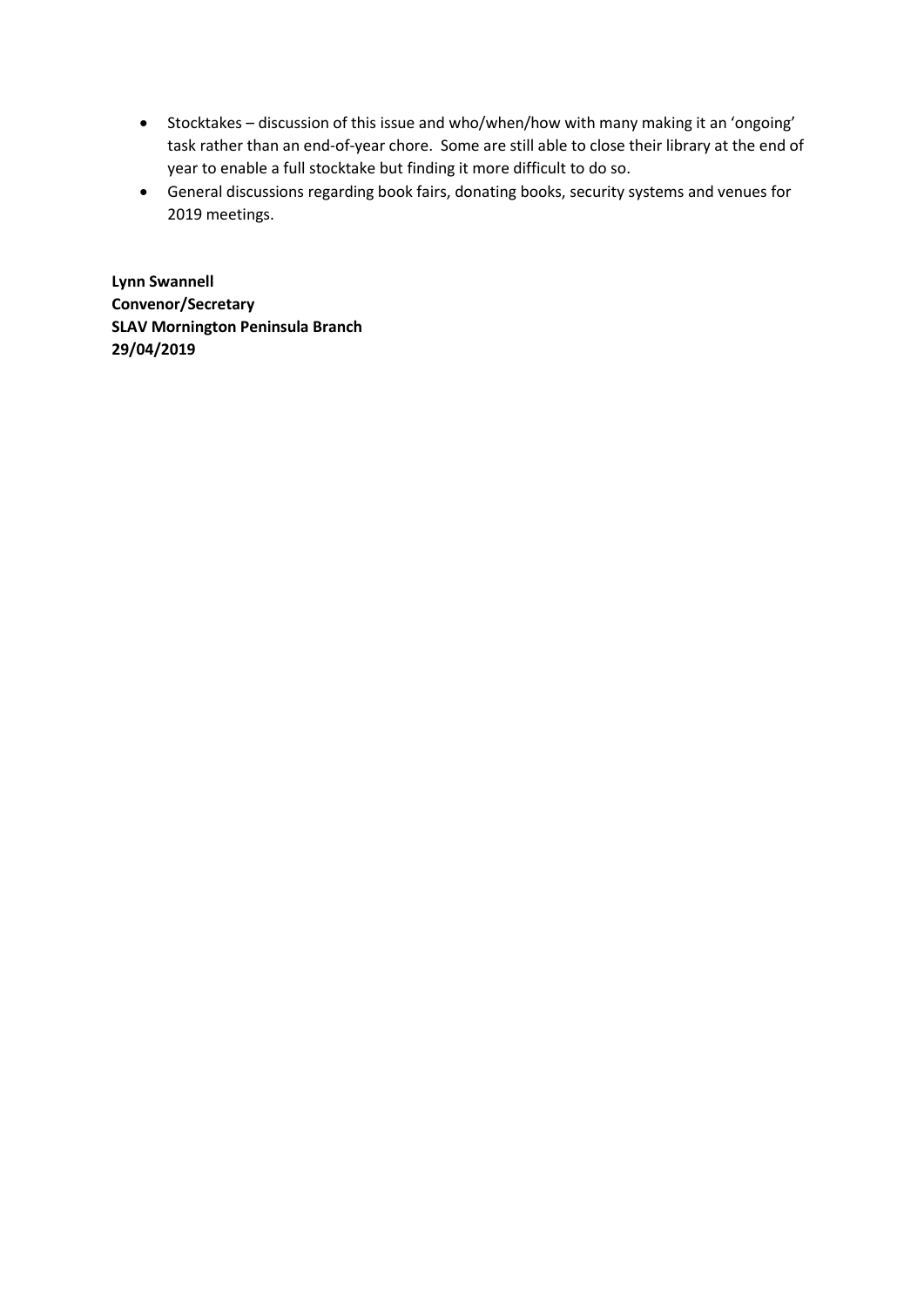# **2018 SLAV Pakenham Branch Meeting Report**

#### **Term 3: Wednesday 5th September 2018 (14 attendees)**

We enjoyed visiting Nossal Secondary College and were warmly hosted by Kamla Reddy, the Director of the Information Resource Centre.

Eileen Cooney talked about how she has used Lib Guides in her library. LibGuides were demonstrated and are an easy-to-use content management system deployed at thousands of libraries worldwide. Used to curate knowledge and share information, organize class and subject specific resources, and to create and manage websites. It saw an increase the usage of resources and content by showcasing them in LibGuides. Benefits as listed were discussed:

- Create Subject, Course, or Topic Guides.
- Supplement Information Literacy Efforts.
- Conduct Library Instruction Programs.
- Manage A-Z Databases List.
- Create and Maintain Library Websites and Blogs.
- Build a Cloud-based, Secure Staff Intranet.

#### **Term 4: Thursday 15th November 2018 (12 attendees)**

We were privileged to have our tour of Bunjil Place Library led by the very passionate Library Manager, Nilupa Mahanama. This amazing Library has recently celebrated its  $1<sup>st</sup>$  birthday and not surprisingly the number of patrons continues to increase. Some interesting facts about the Library.

At the conclusion of our very interesting tour of these amazing space and facility, we adjourned to a meeting room for a delicious afternoon tea (kindly provided by Susan La Marca).

Each of us gave a quick update on what was happening in our Libraries.

For more information please check out the live videos on our event page on Facebook: <https://www.facebook.com/groups/PSLAV/>

More photos can be seen on our Blog: [http://pakslav.global2.vic.edu.au/2018/12/01/term-4-at](http://pakslav.global2.vic.edu.au/2018/12/01/term-4-at-bunjil-place-library/)[bunjil-place-library/](http://pakslav.global2.vic.edu.au/2018/12/01/term-4-at-bunjil-place-library/)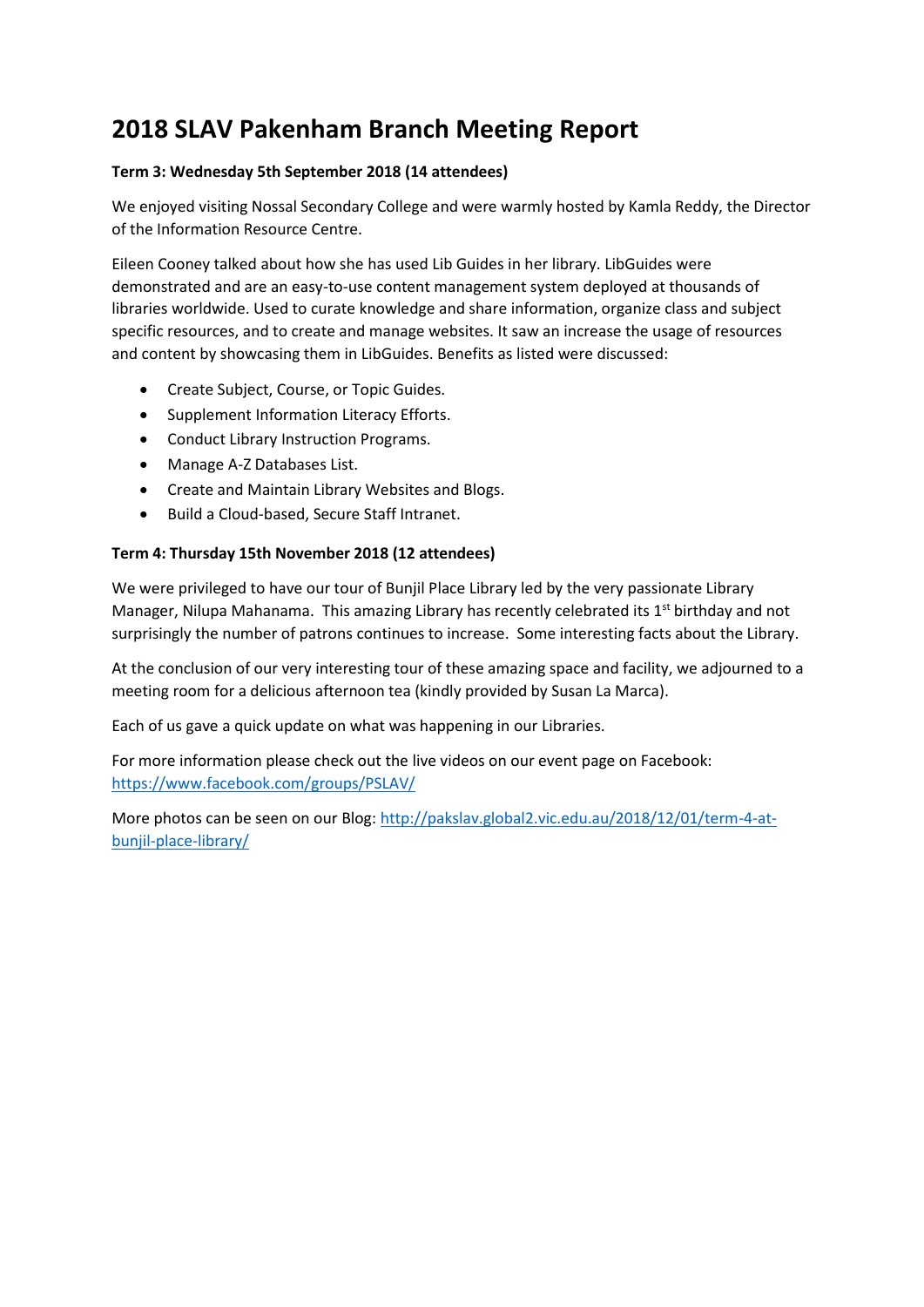# **2018 SLAV South Western Branch Meeting Report**

#### **Thursday 6 September 2018**

#### Venue: Quorum, Warrnambool

A small but very keen group of library staff attended the Term 3 South Western SLAV Branch Meeting in Warrnambool on 6 September representing the following schools: St John's Primary School (Dennington), OLHC Primary School (East Warrnambool), Mercy Regional College (Camperdown and Noorat), Warrnambool College, Mortlake P-12 College and Emmanuel College (Warrnambool). Discussion centred around: upcoming SLAV Workshops on RDA, cataloguing records and book covering basics, the VATE publishing/reviewing opportunities, SLAV membership, the Reading Forum series (with a thought that if one could be held in the country region some time that would be good), the SLAV Mentor and Mentee program and Australian Reading hour.

Discussion was also held about the benefits of being a SLAV member, Kevin Hennah SLAV PD and the Merchandising Library resources, having a series collection where the books are easily visible so that students can tell which book comes next in the series by looking at the spines, the booksellers each of the libraries use for purchases, wellbeing books, sending out a list of suggested Holiday Reads to school staff before the end of each Term, Book Week Wrap Up and author, Tracy Kruger who has written some picture books on farms and farming [https://www.spec.com.au/2018/07/tracey-set-to](https://www.spec.com.au/2018/07/tracey-set-to-release-two-new-books-for-children/)[release-two-new-books-for-children/](https://www.spec.com.au/2018/07/tracey-set-to-release-two-new-books-for-children/)



L to R: Jackie, Louise, Margaret, Dianne, Maureen, Emily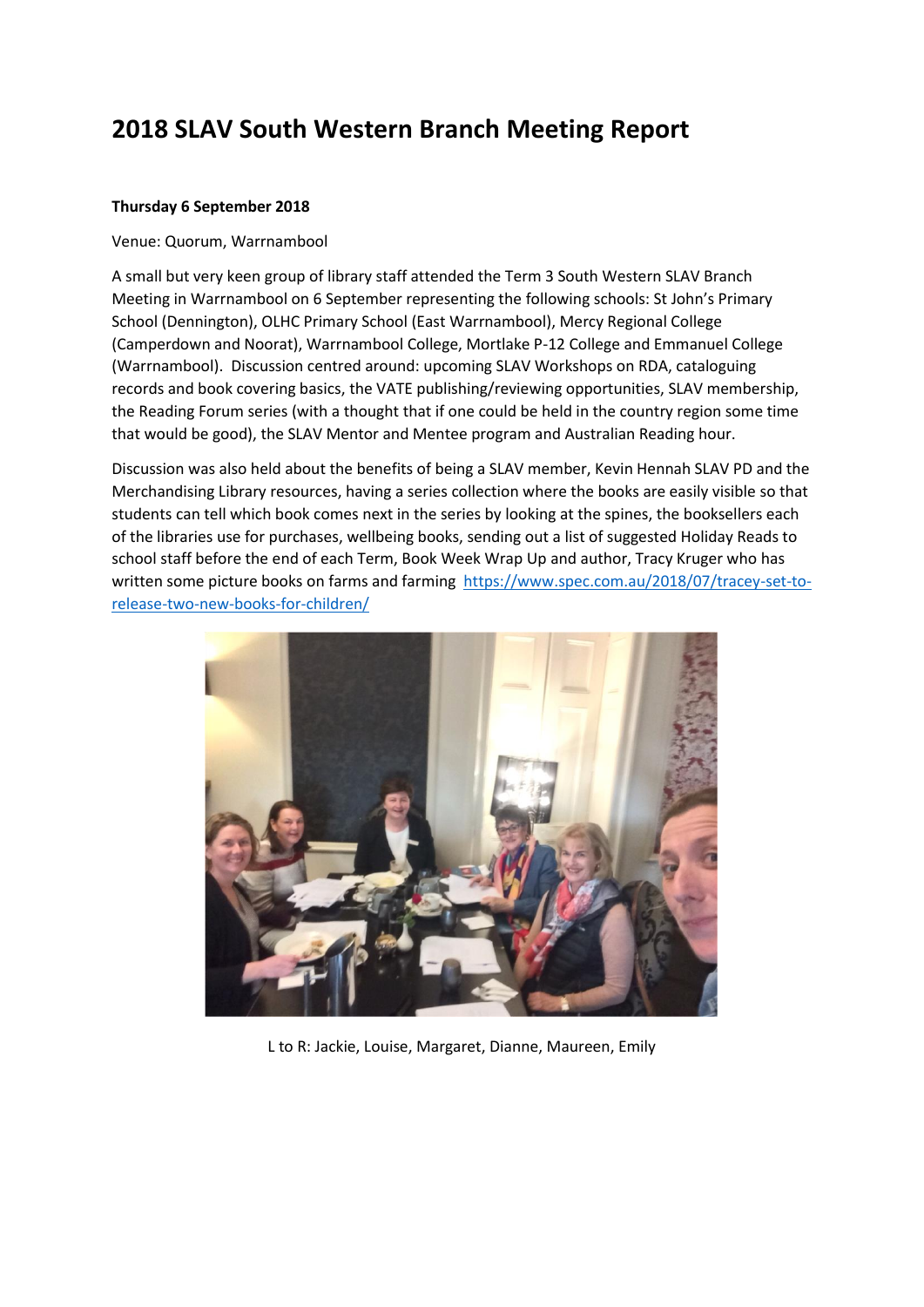#### **Wednesday 28 November 2018**

For the last meeting of the year we attended the new exhibition of author Paul Jennings at Warrnambool Art Gallery. The exhibition celebrates Paul's life as a south west author.

A small number attended with representatives from OLHC Primary School, Warrnambool East and St John's Primary School, Dennington as well as Emmanuel College, Warrnambool. Apologies were received from a number of schools – we had met as a Zone for Library PD in the week prior.

For more information about the Paul Jennings exhibition please visit:

<http://www.thewag.com.au/>

The exhibition is open now and will run until mid 2019.

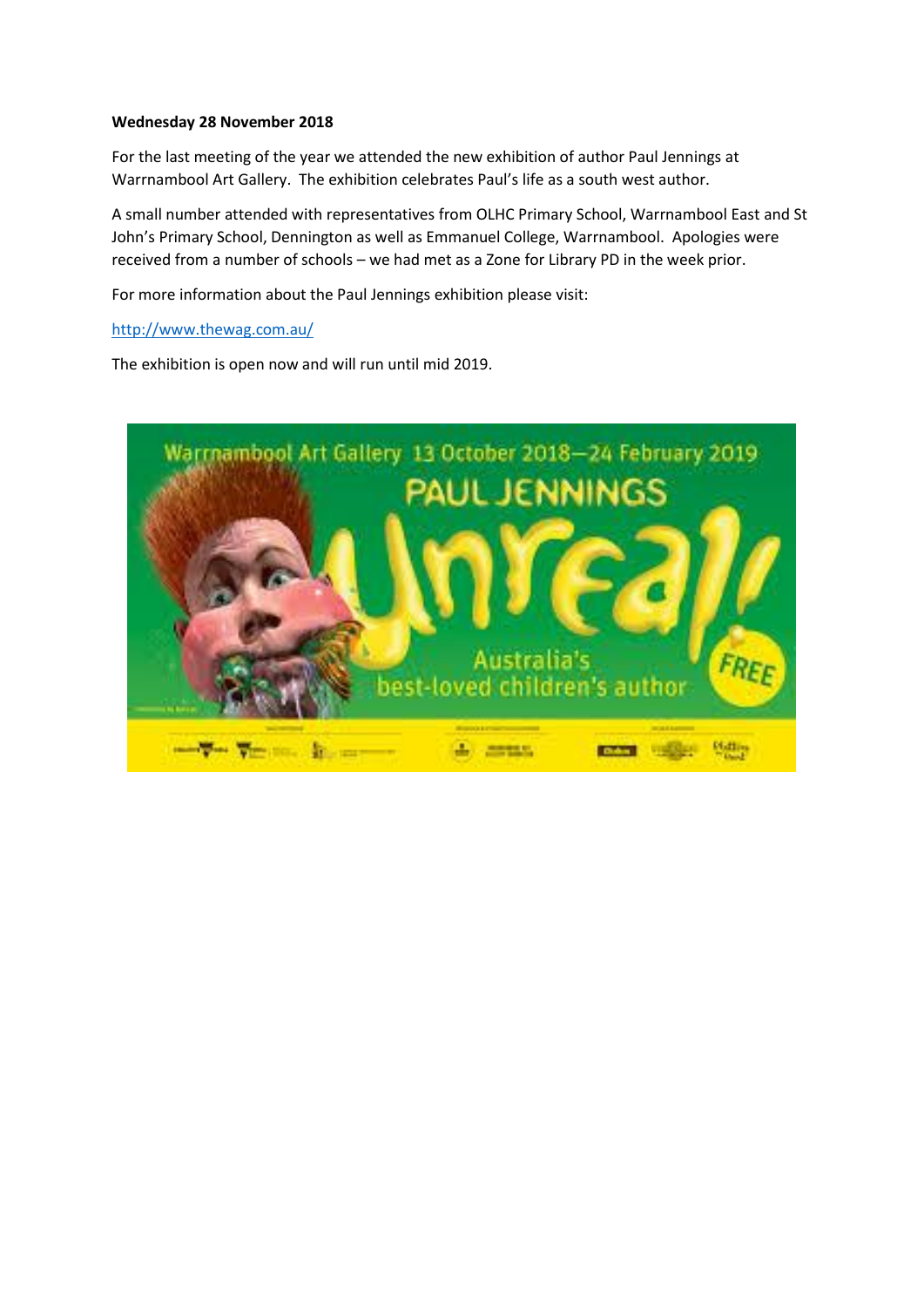# SLAV 2018 Annual General Meeting

Eastern Metropolitan Branch Report 2018 Diana Kelly

#### **Term 1: Norwood Secondary College – March, 8 2018**

The Eastern Metropolitan Branch's first meeting was held at Norwood Secondary College in Ringwood. Around 20 people attended the workshop 'Cultivating Critical Minds: Online Research Skills for a Post-Truth World.' Sue Graham, the Education and Schools Program Manager from the State Library of Victoria conducted a professional learning workshop exploring strategies to help students become critical consumers of information. Sue demonstrated the databases on offer at the State Library that can support students, and people left with teaching strategies that they could take away to their contexts to help support their students with their research.



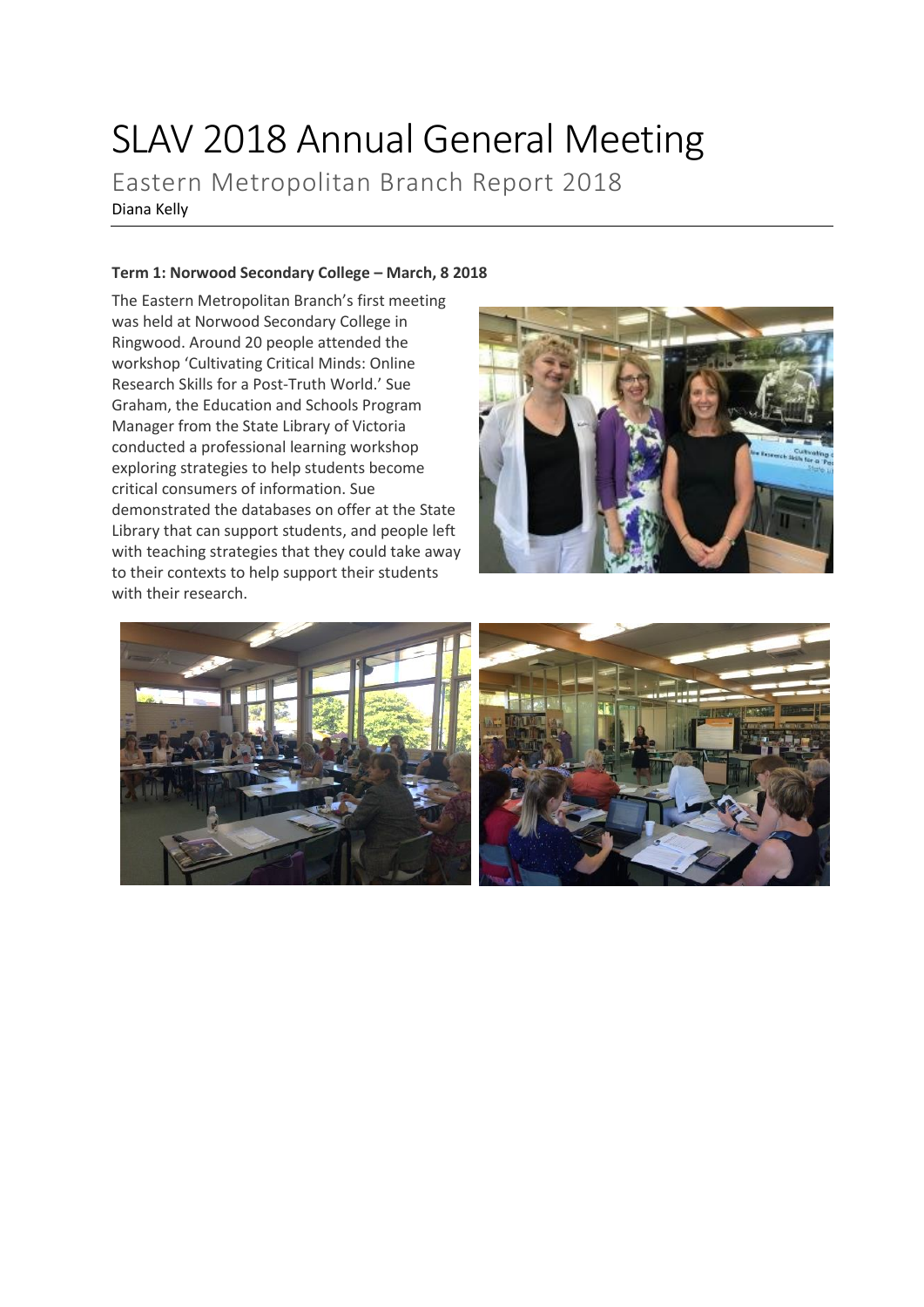#### **Term 3: Balwyn High School – August 28, 2018**

Term 3's meeting was held at Balwyn High School. Hope Do from Loyola College presented to members, outlining the successful reading program for 7-9 students in her school. She also outlined a range of innovative approaches she has successfully implemented to support reading for pleasure throughout the college. Members were able to take away many of these strategies to trial in their libraries to help increase reading engagement with their users.





Term 4's meeting was the end of year branch dinner at Bucatini's Wine Bar on Thursday the 8th November. This was a relaxed opportunity to exchange practical ideas amongst peers and celebrate the end of the year. Those attending the end of year dinner appreciate it as an opportunity to review the year and discuss plans for the forthcoming year. As always, the opportunity to swap great ideas that have worked and visiting authors to recommend made for lively conversation. Professional conversation over a pleasant meal was a good way to move into the closing weeks of Term 4.

2019 branch meetings for will be held Term 1, Term 3 and close the year with the Term 4 dinner meeting.

Diana Kelly, Balwyn High School, Co-Convenor with Julie Pagliaro, St Kevin's College Camilla Elliott, Mazenod College 26 April 2019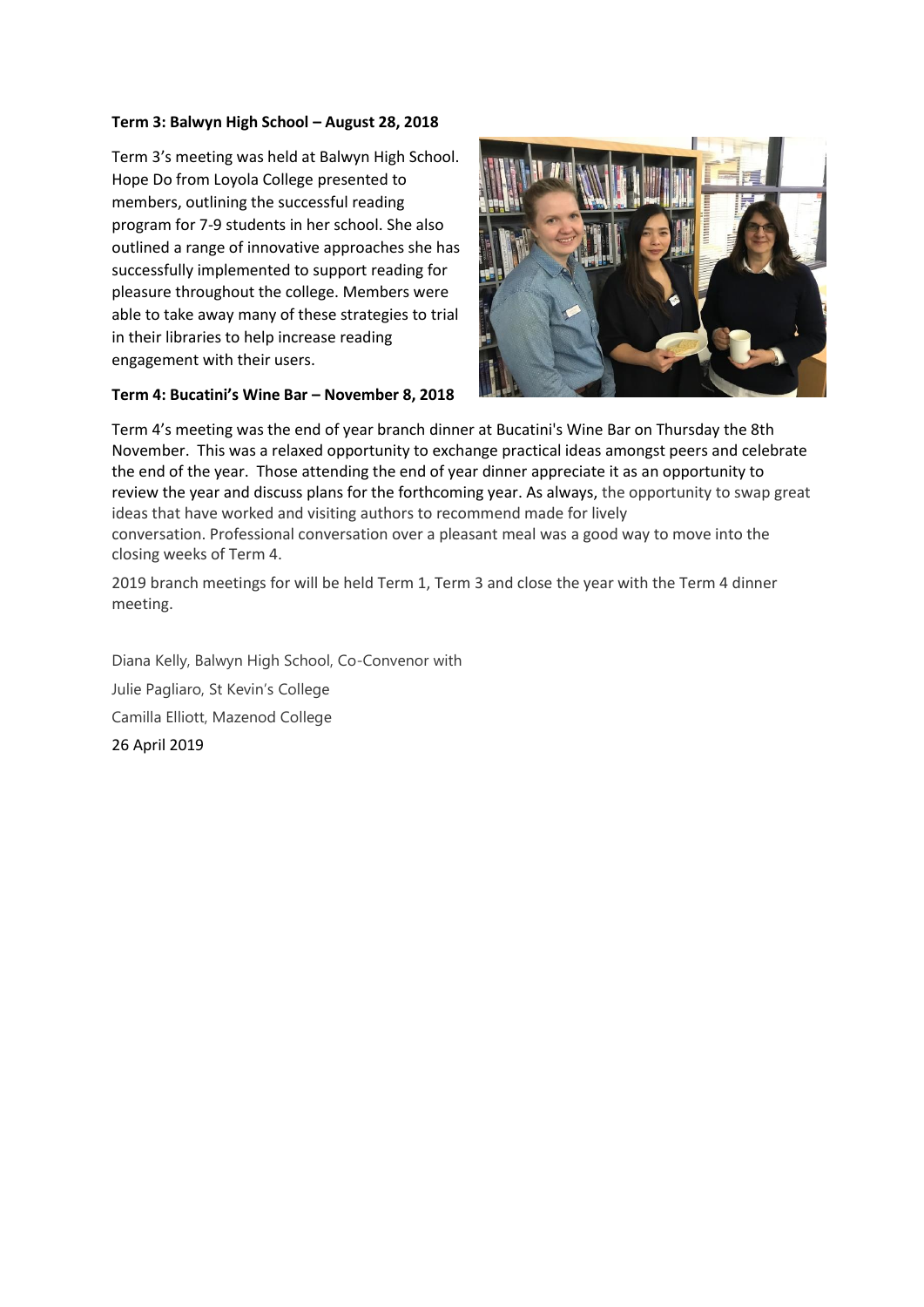# **Ballarat Branch Annual Report 2018**

Branch Convenors: Julia Petrov & Leonie Darken – St Patrick's College

## **Term 1**

# **March 21, Clayton's CBCA - Ballarat**

Our branch supported a successful Clayton's CBCA night. The speakers were informative and entertaining and it was interesting to learn about their choices. It was great to see staff from lots of different libraries and teachers from different schools.

Due to a number of factors there was no branch meeting this term.

## **Term 2**

## **June 6, Branch AGM - Lake View Hotel**

Lots of interesting conversations and ideas were shared at our AGM. We have had one change in our office bearer positions. We thanked Marcia Phillips for her work on the Ballarat Executive, thanked Melissa Dunely for her ongoing service and welcomed Rosalie Corbett to the team.

Our focus this meeting was on resourcing the VCE and embedding information literacy into a range of subject areas. Melissa Dunley gave an entertaining and informative presentation of how she prepares the Year 12 English students for the research component of their oral presentation SAC. We discussed the various databases we subscribe to, how we promote them and support their access.

We also had a report from CBCA by Debbie Marshall.

## **June 2, CBCA Judge's Talk – Sovereign Hill**

We continued our support of the Ballarat branch's CBCA Judge's talk. Hosted by Sovereign Hill, we were lucky to have 3 judges present a comprehensive and engaging summary of shortlisted books.

## **Term 3**

## **September 12, Host – Ballarat High School**

We were welcomed into a lovely meeting area that caught the afternoon winter sun which set the mood for a valuable meeting. Our hosts Ingrid Perkins and Rosalie Corbett described the new Year 8 reading program they are introducing in conjunction with the English faculty. They also gave us a brief tour of their library.

After an informative CBCA report we all shared our Book Week triumphs and trials. Megan Grant presented a visual summary of Book Week at Damascus College and other members discussed different activities that linked to the theme. Given the amount of work we all put in towards making Book Week special for our schools, it was great to have an opportunity to share ideas for others to use next time and to laugh over the things that didn't quite go to plan despite our best efforts.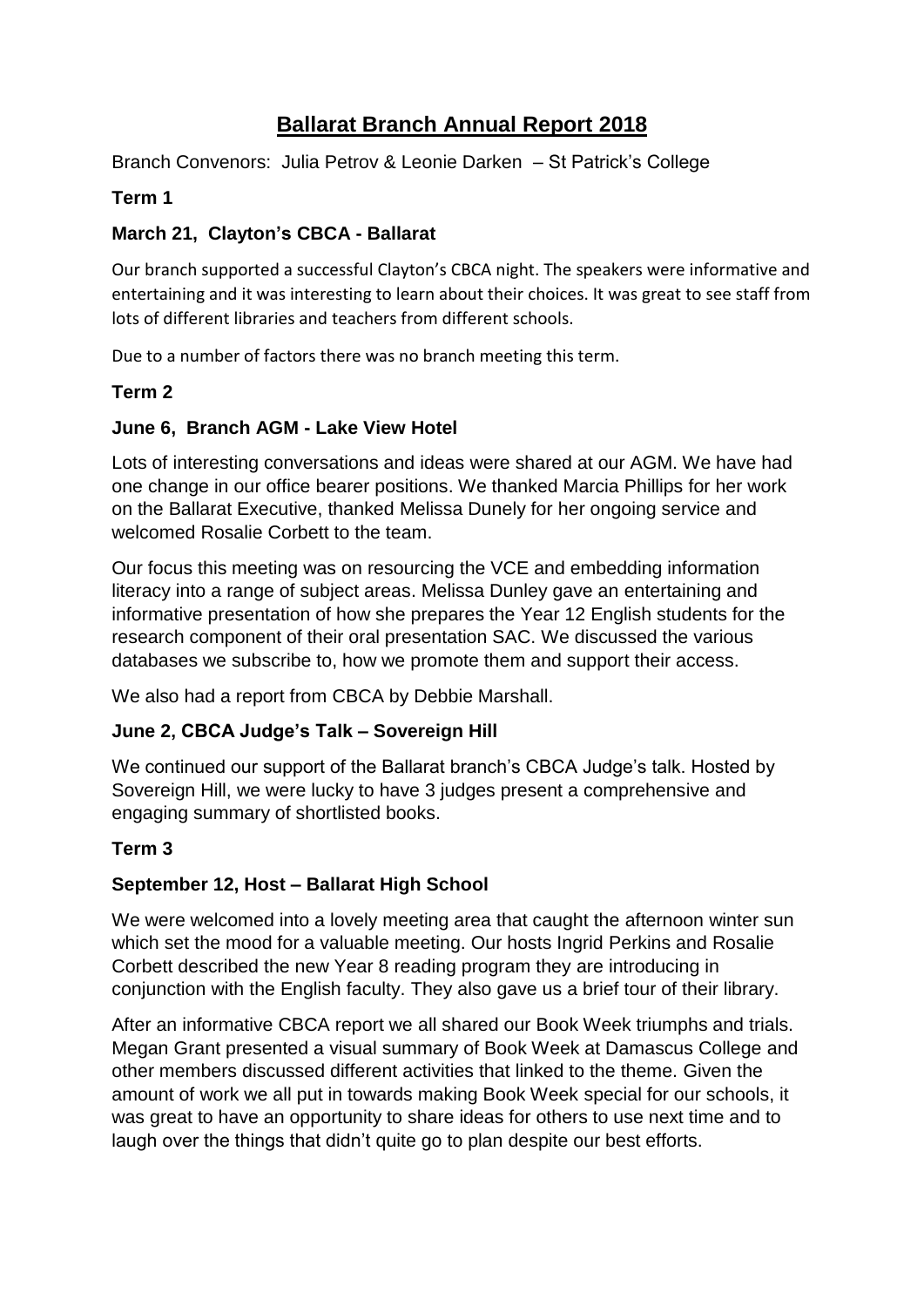## **November 28, Host – St Patrick's College**

For our Christmas breakup meeting we had an author / illustrator presentation by Karla Strambini about her picture book, *The Extraordinary Mr Qwerty*. We learnt about the different stages of production and some of the challenges in working with editors, graphic designers and international publishing houses. Ballarat Books were present to sell copies of Karla's book and they sold well. The meeting concluded with an informal gathering where we socialized and caught up with the news in each other's schools. The challenges of booklists were discussed as were the various ways we support the English department in selecting texts. A happy night, it was great hear from a local talent and to have the opportunity to catch up before the end of the year.

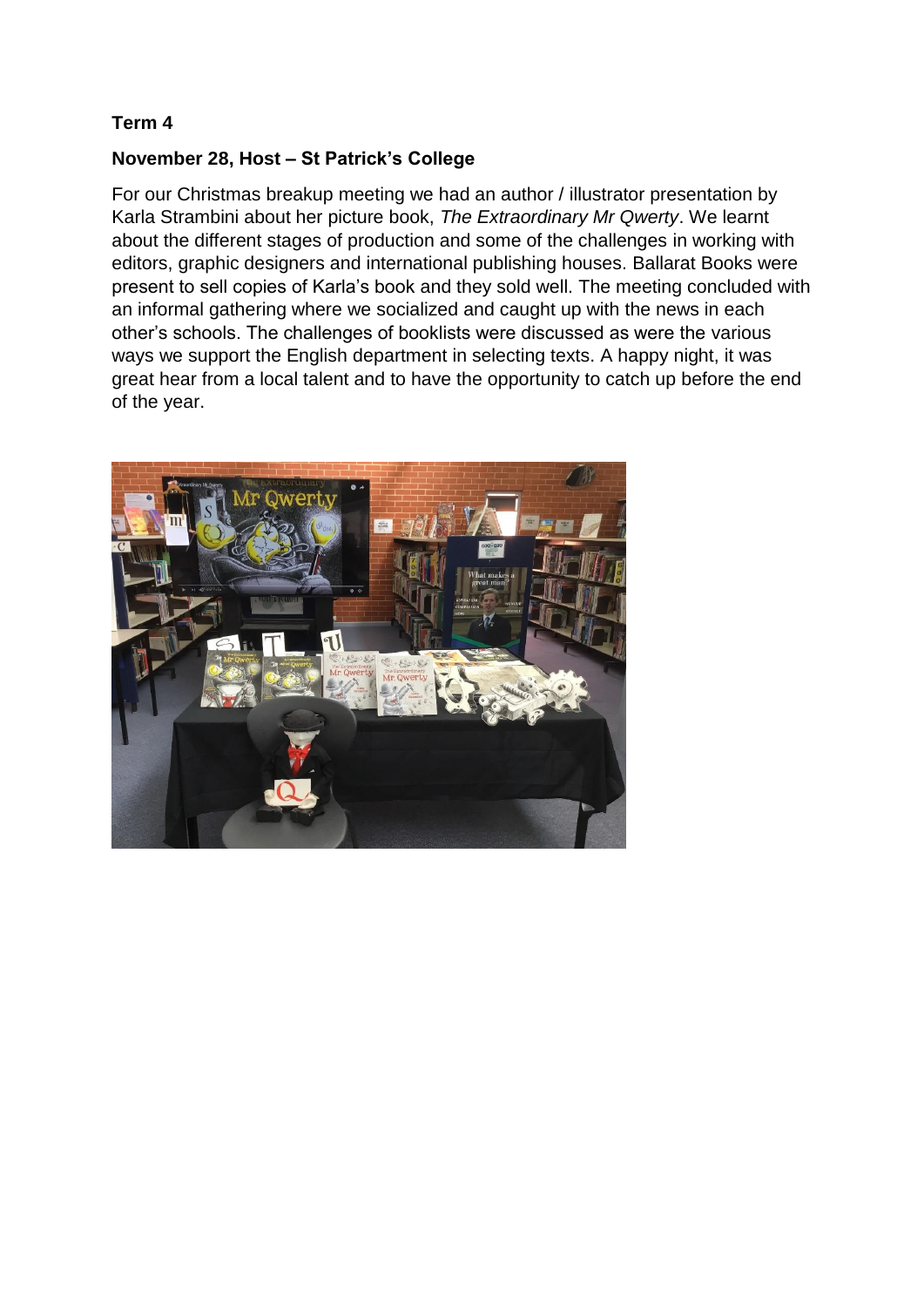# **Latrobe branch SLAV report for 2018**

Term 1 meeting was at St Paul's AGS where we listened to Bec Kavanagh speak about the Stella Prize and issues around gender in literature and reading.

Term 2 we met at Kosciusko St Primary School to hear Heather Zubek CBCA Eve Pownall award judge speak about the CBCA shortlist for 2018.

We also hosted a visit to Traralgon from Wendy Orr (author of Nim's Island series). During her stay of three days Wendy visited 6 schools as well as presenting to families at the Traralgon City library one evening.

Term 3 we shared our experiences with Book Week.

Term 4 we met at St Michael's Primary School and shared our highlights from the past year including reports on the SLAV conference and a visit from Kevin Hennah.

Each meeting we spend quite some time sharing ideas and resources as many of our members are untrained and need support through networking and how to locate resources.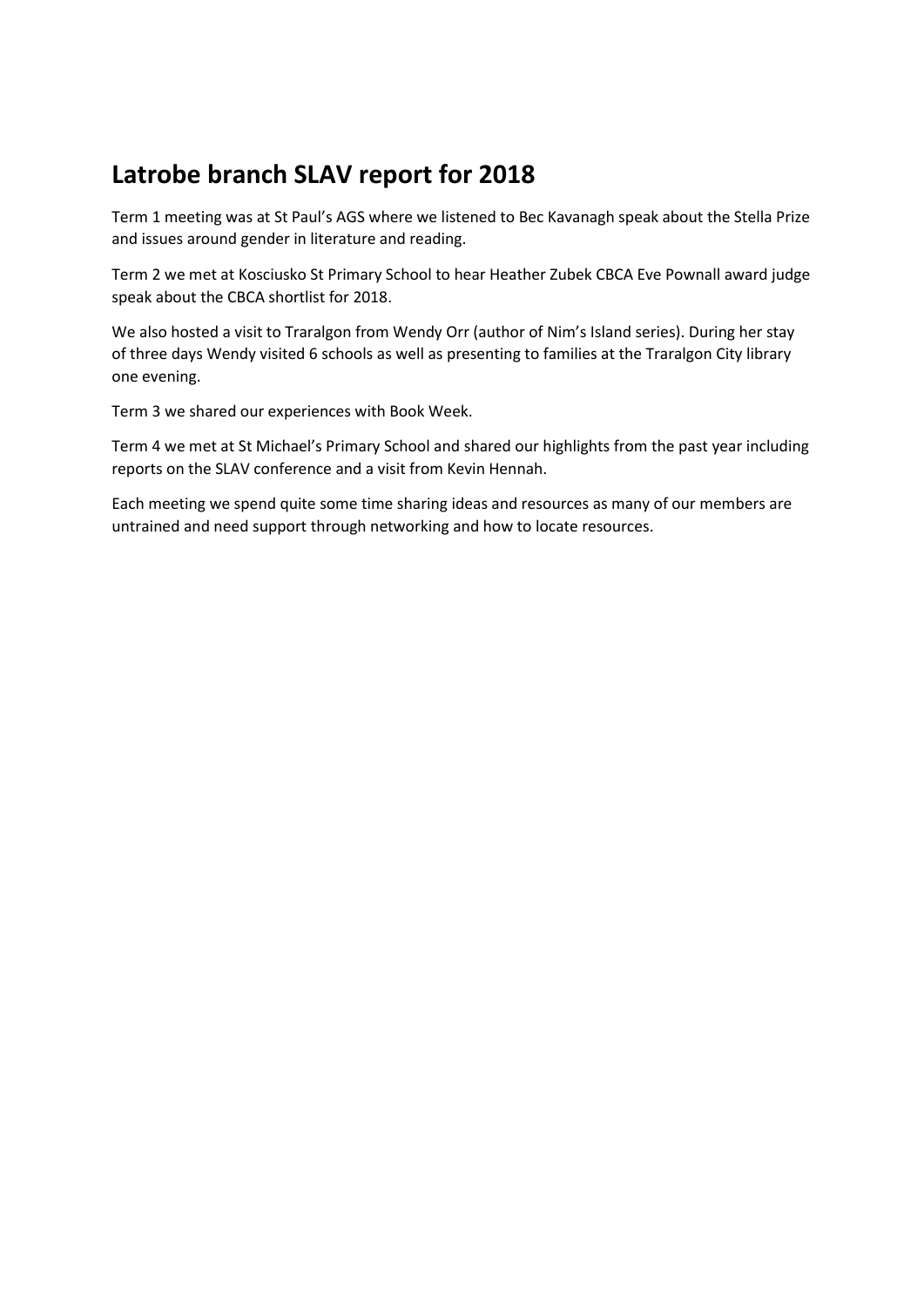

# **NORTHERN METROPOLITAN BRANCH AGM REPORT 2018**

**Term 1:** St Monica's College on Thursday 22nd March. The Sister Julian Quaine Library has recently undergone a major renovation so we were given a tour of the new learning space before the meeting starts. The meeting was highly productive and had a strong turnout. It started with a round-table discussion about our respective libraries, including what was new, the pressures, and the often lack of understanding regarding school libraries. Reina then conveyed news from SLAV requesting all members to update their details, our new partnership with IASL and the benefits it provides, the blossoming SLAV mentor program, the upcoming Reading Forum at Ivanhoe Girls' Grammar and finally a request for a new coconvenor to replace Alexia when she goes on maternity level at the end of Term 2. Future meeting themes were discussed. Everyone enjoyed sharing ideas together and all agreed it could not be underestimated how important a space to discuss our library issues and problems were and to brainstorm possible solutions.

**Our Term 2:** Pascoe Vale Girls Secondary College on Thursday 14th June. We had 8 members in attendance and the meeting centred on digital library resources, what's good and what works. We also shared our ideas for the 2018 Book Week theme 'Find your Treasure'. The meeting was structured around the table giving everyone time to share and discuss their ideas and experiences. Thanks to Shirley and Mary from Pascoe Vale Girls for hosting our small group on such a cold and miserable night!

**Our Term 3:** Loyola College on Thursday 20th September. Thanks to Hope and the team at Loyola College for hosting. We had 9 members in attendance and the meeting centred on Hope sharing her fantastic experience in New Orleans for the American Library Association's annual conference and exhibition. We were all very jealous that Hope was only 10 rows away from inspirational Michele Obama, who was one of the keynote speakers. Hope came back with lots of ideas for her library and shared these with us. She implemented 'Book Buzz' which the students really liked. In the second half of the meeting we reflected on the successes of our Book Week programs and activities through photos and storytelling. It was great to see whole school involvement and excitement on happy children's faces. This made all the hard work and effort so worthwhile for all of us. We also showed members the new SLAV websites and gave out 'What a school library can do for you' posters.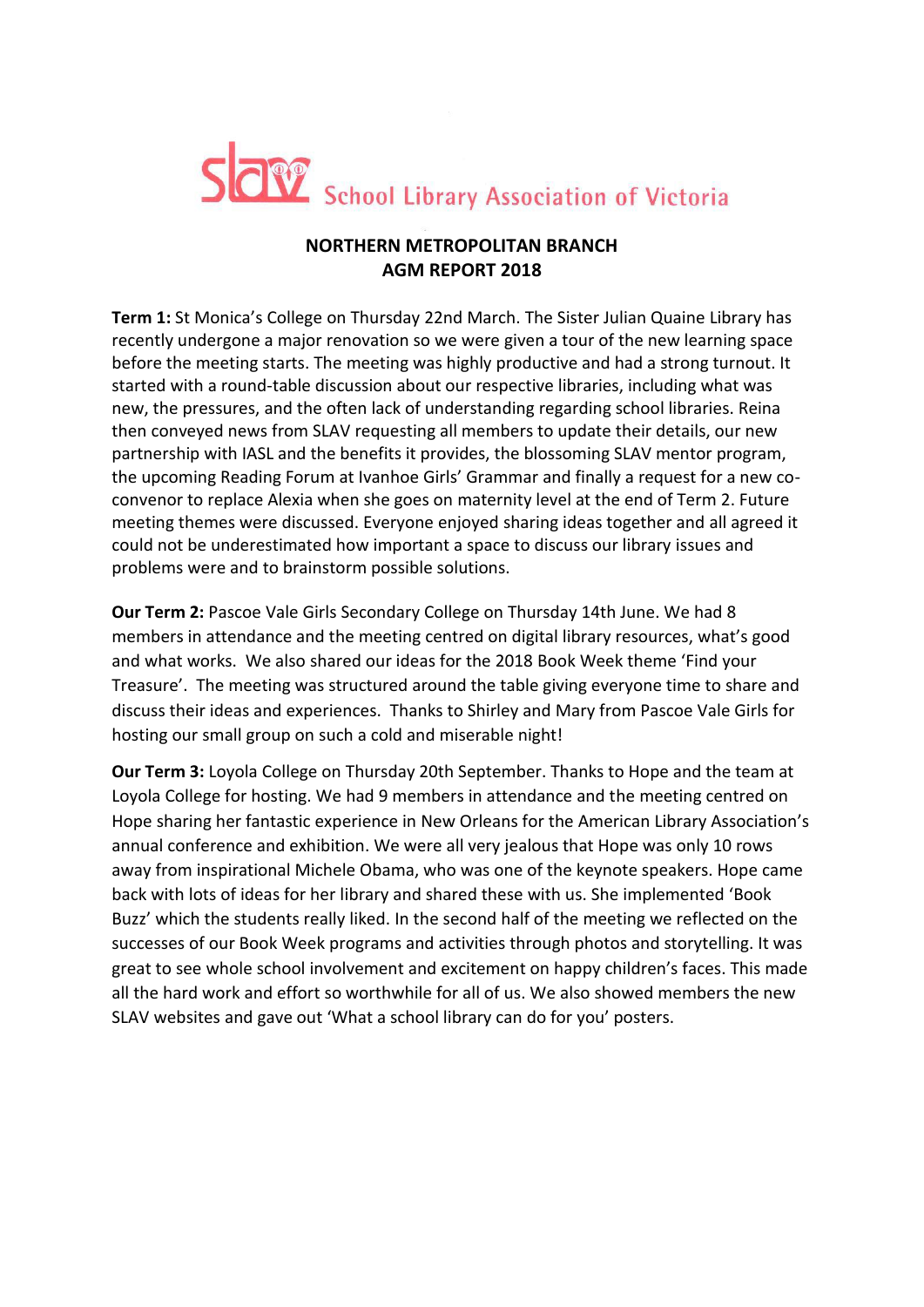**Term 4:** Dinner on Friday 7th December at the Old England hotel where we celebrated the achievements of our role and our library for another busy year. It was great to have Dr Susan La Marca joined us for dinner as a special guest to present a small gift for one of our retiring member Sue Patterson.

Another great year of collegiality!

Reina Phung, Alexia Gibbons & Hope Do

Branch Co-convenors May 2019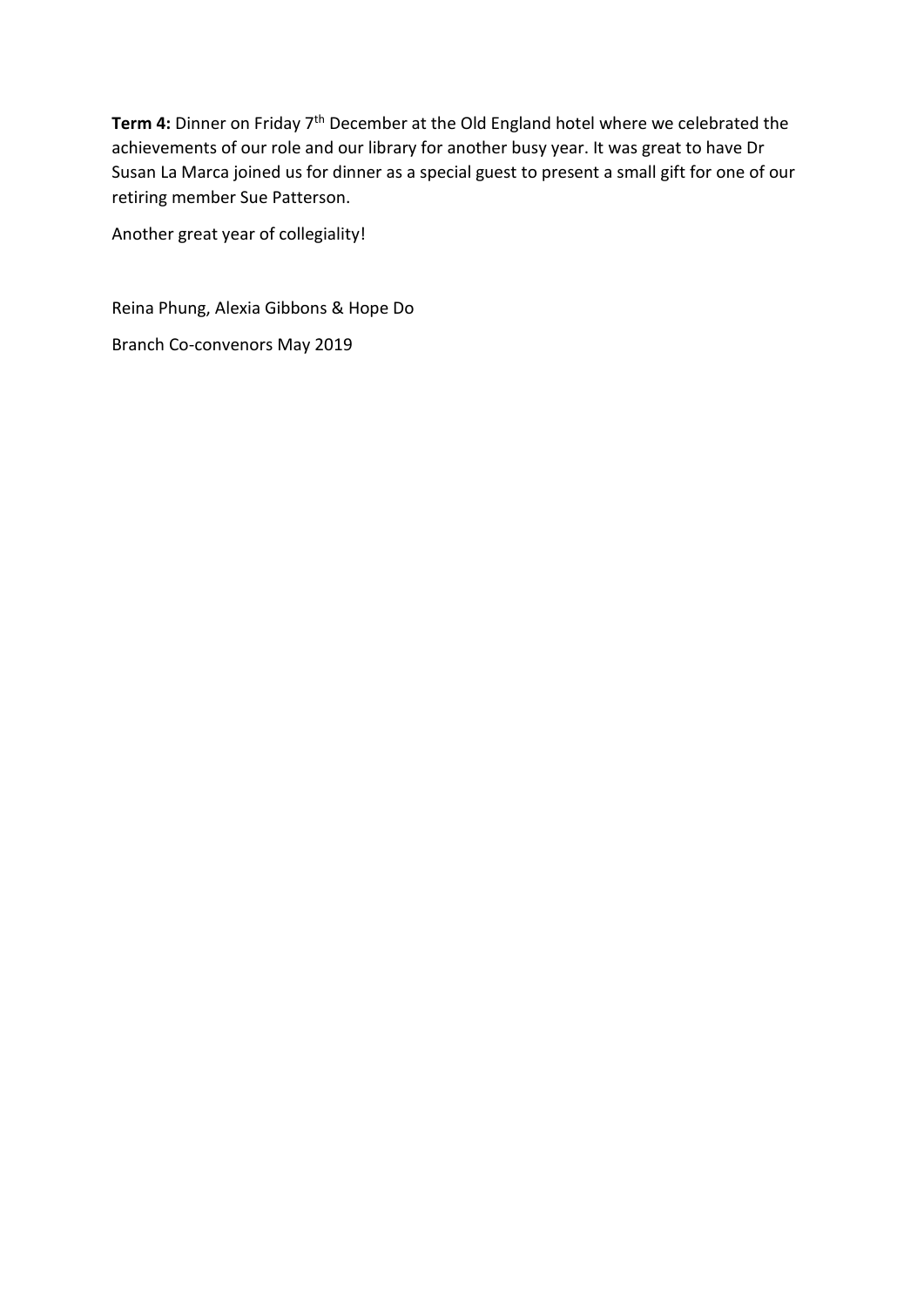# **South Metro SLAV Branch Annual Report for 2018**

Branch Convenor for 2018 was Sue Osborne, Haileybury College Brighton.

**Term 1 meeting** was held at Kilvington Grammar School, Ormond, with our host Jane Viner and her library staff.

Our special guest was Nicholas Jones, book sculptor extraordinaire. He provided a short presentation on some of his book sculptures created for special occasions or situations. He spoke of his time at the State Library of Victoria as guest artist in residence. He uses old/ recycled books to create works of art.

He then walked everyone through the steps to create our own sculptures using old books. The art is in the way you fold each page to get the effect you want. See attached for photos.



**Term 2 meeting** was at CBC St Kilda with Joyce Sendeckyj and her staff as our hosts. This was the same day as a Publisher and STEM resources expo at the school, so members were able to attend this prior to the meeting.